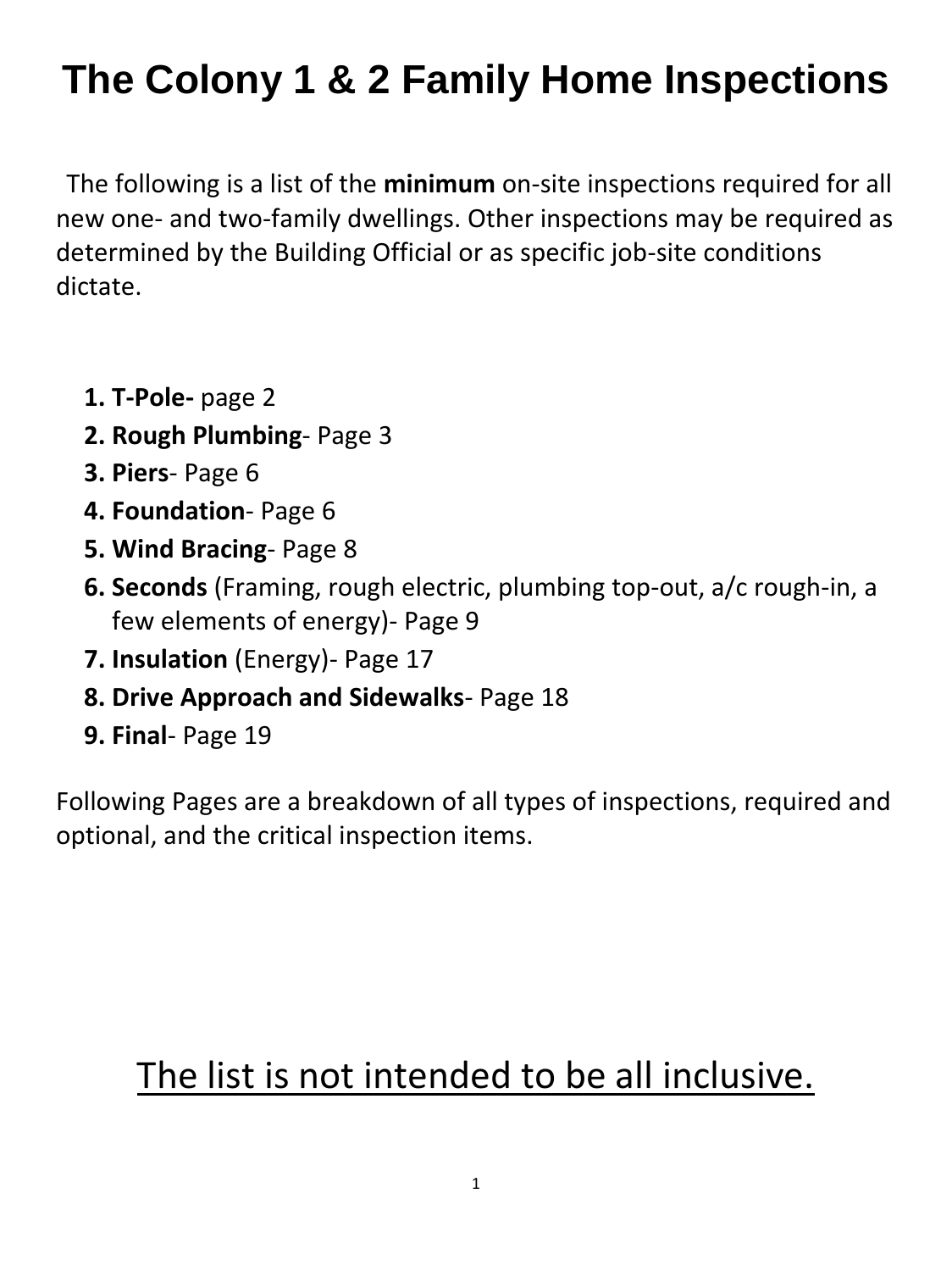### **1. TEMPORARY ELECTRICAL POLE INSPECTION**

Scheduling: This inspection may be performed at any time after the building permit has been issued and the T-pole has been properly installed.

Critical Inspection Items:

- **1.** Pole is located on lot for which the building permit is issued, and pole is addressed.
- **2.** Pole complies with guidelines set forth by utility purveyor regarding height, burial depth, and bracing.
- **3.** Minimum service conductors.
- **4.** All G.F.C.I. protection as required. 590.6(A)(1), 590.6(A)(2),590.6(B)
- **5.** Properly grounded. 250.92
- **6.** No uncovered or open blanks in the breaker panel. 408.7
- **7.** Minimum clearances for overhead service drops as applicable. 230.24 [230.9 for openings in structure and 680.8 for swimming pools]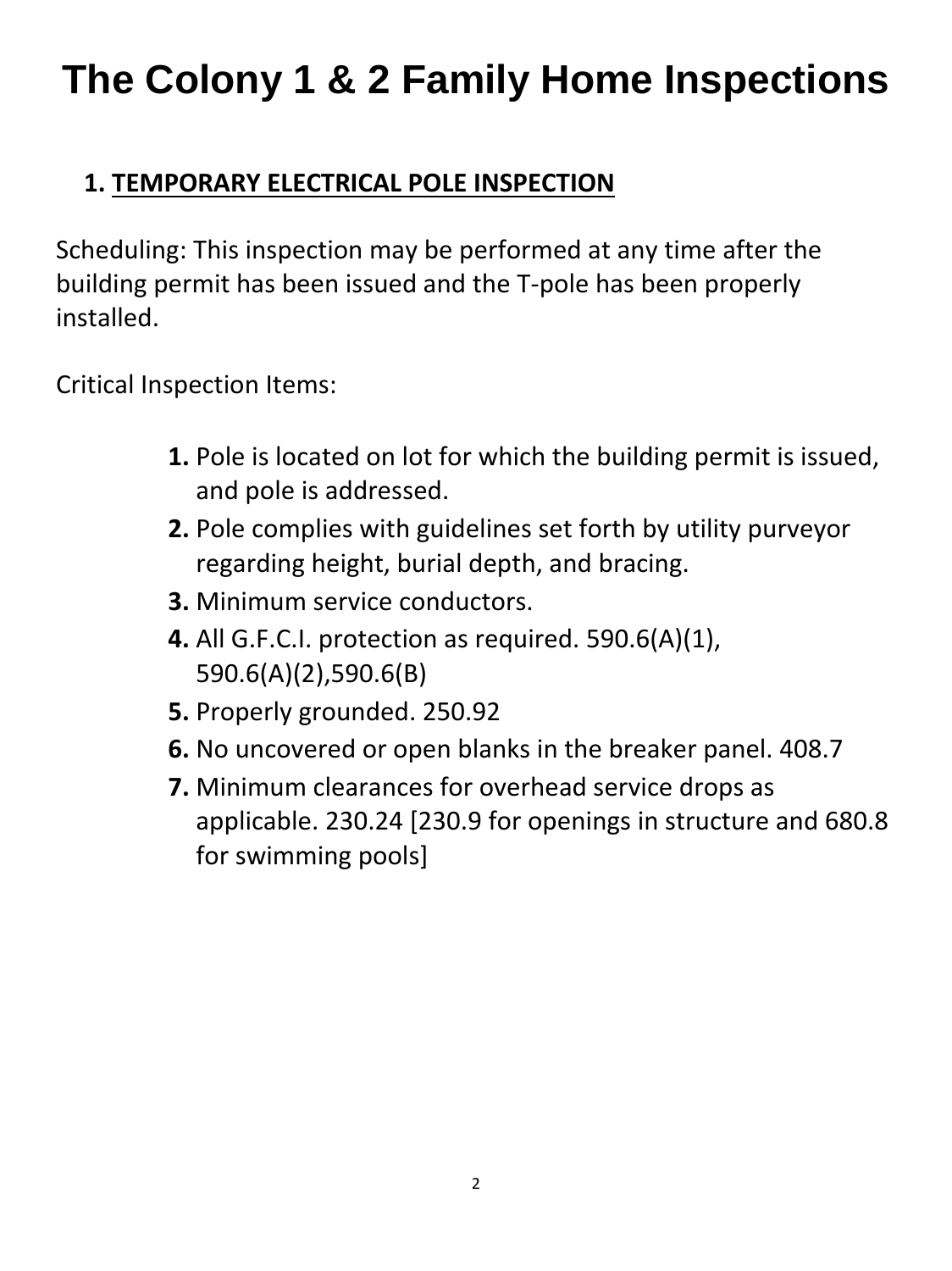#### **2. ROUGH PLUMBING INSPECTION**

Scheduling: Inspection is requested after installation of plumbing below slab or below the first floor. This inspection **must** also include the sewer, water and gas (if applicable) services. For clarity the items are separated below.

#### **General Inspection Items:**

- **1.** All loose and blowing trash/debris is placed in the trash container
- **2.** The footprint of the foundation forms matches the site plan
- **3.** Visually determine if lot drainage complies with the approved grading plan
- **4.** Water meter installed unless no tap exists yet.

#### **SEWER, DRAIN, WASTE AND VENT PIPING**

- **1.** Building Sewer materials are a listed pipe-type. P3003.2
- **2.** Connection of sewer line to city lateral line is correctly done. P3003
- **3.** All sewer and drain piping is subject to a water or air test (5-foot head of water or a minimum of 5 pounds of air pressure). P2503.5.1
- **4.** Sewer piping, building drain piping, and all fittings are properly connected, aligned, bedded and have positive slope. Table 3005.4.2, and P2604 & P2605
- **5.** All changes in direction of flow on drain lines shall use proper fittings. Table P3005.1
- **6.** Two-way cleanout is installed on sewer line within two feet of the foundation or single direction cleanout at building drain and sewer connection with properly installed end of the line cleanout. P3005.2.7
- **7.** Check trap arms for maximum allowed lengths. Table P3105.1
- **8.** Traps arms must be properly supported to prevent any dislocation during the pouring of the slab. P2604
- **9.** Cleanouts installed as required. P3005.2
- **10.**Island sink is roughed per code. P3112
- **11.**Drainage piping may only cross foundation beams perpendicularly. Drainage piping may not run in and parallel with any concrete beams. P2604.4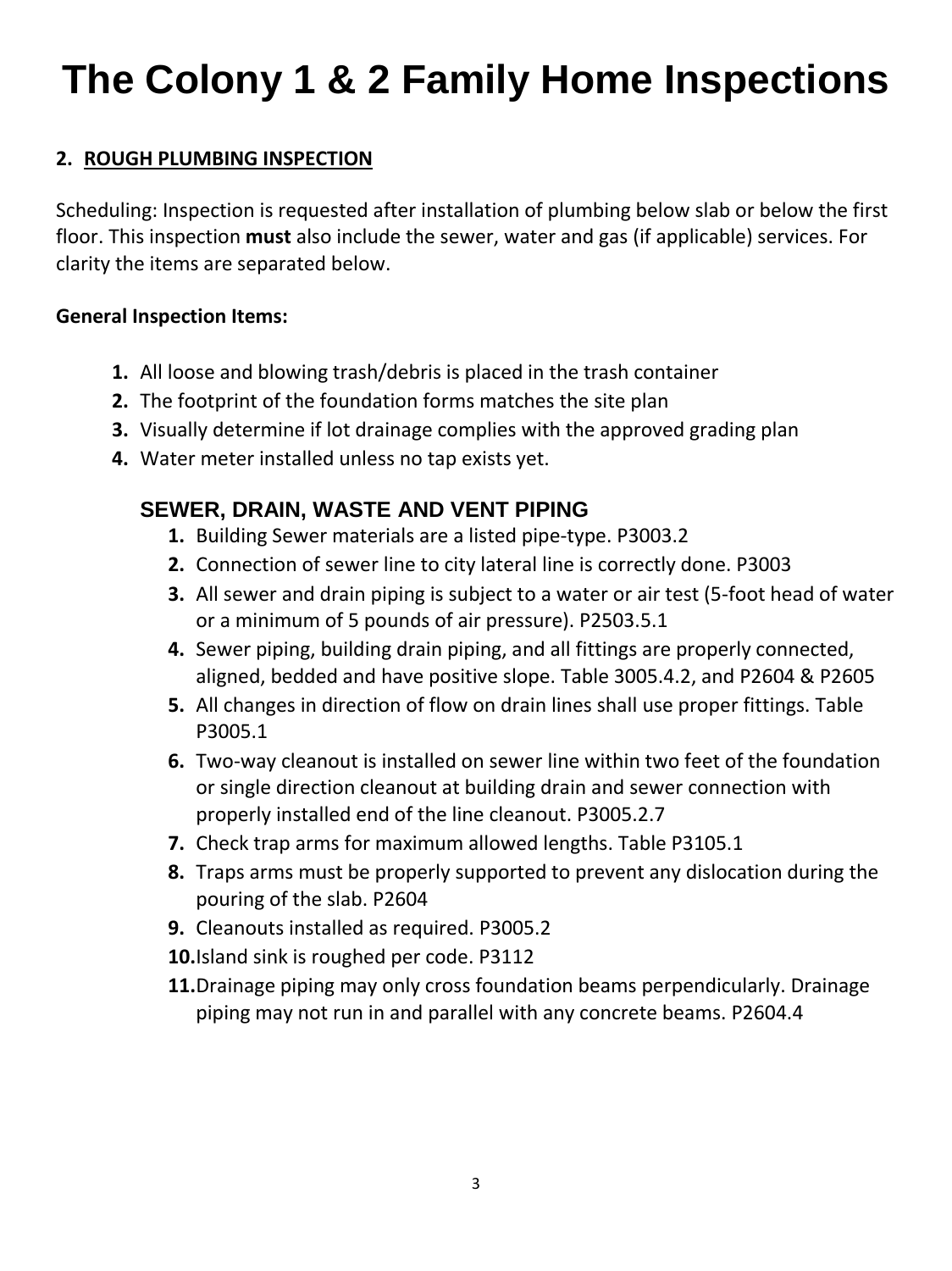#### **WATER SERVICE AND DISTRIBUTION PIPING**

- **1.** Water service line from the meter to the foundation is a minimum ¾-inch line of approved material and properly sized for demand. P2309.7
- **2.** Water service line is at least 12" deep (measured to the top of the line). CoA Construction Chapter amendment of P2603.6.1.
- **3.** Water piping is pressurized to 50 psi with hydrostatic pressure or is active and connected to the municipal supply for test. P2503.7
- **4.** One water cut-off valve is required for the building. Cut-off valve will be located in a water box with gravel in bottom and valve exposed for easy access by homeowner. P2309.9
- **5.** Water lines shall not be deformed. P2608.2
- **6.** Properly size water lines with ½-inch being the minimum size. Amend P2309.7
- **7.** All water piping is protected or sleeved where it crosses other water piping and where it passes through concrete. P2603.3
- **8.** All copper water piping within or under the foundation is not less than type "L" copper. Table P2905.5
- **9.** All hose bibs must be equipped with non-removable atmospheric vacuum breakers. P2902.4.3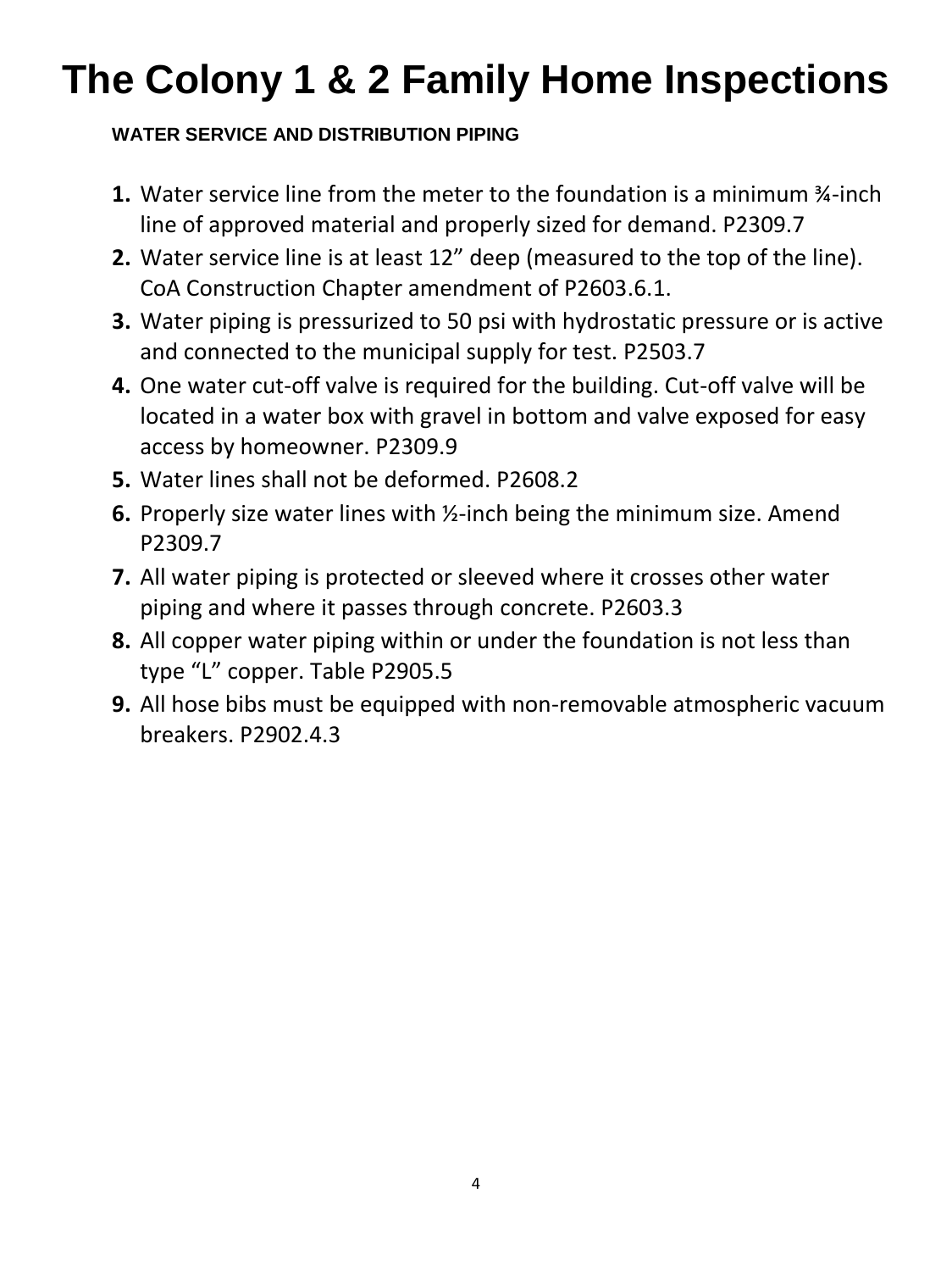### **GAS SERVICES:**

- **1.** Minimum cover depth 18 inches for plastic line, 12 inches for steel line (measured top of grade to top of line). G2415.10
- **2.** Gas stop is required at outside of buildings when more than one building per lot is supplied with gas. G2420.3
- **3.** Pressure test of **at least** 3 psig is required or 1.5 times working pressure. Pressure gauge shall be the diaphragm type or monometer. G2417.4
- **4.** Yellow Tracer wire of at least 18 Ga. Must run parallel with nonmetallic underground piping. Tracer wire must be continuous and terminate above grade at both ends. G2415.15.3
- **5.** Steel risers must be factory coated to above grade except for connections or coating that had to be removed for connection. G2415.17.1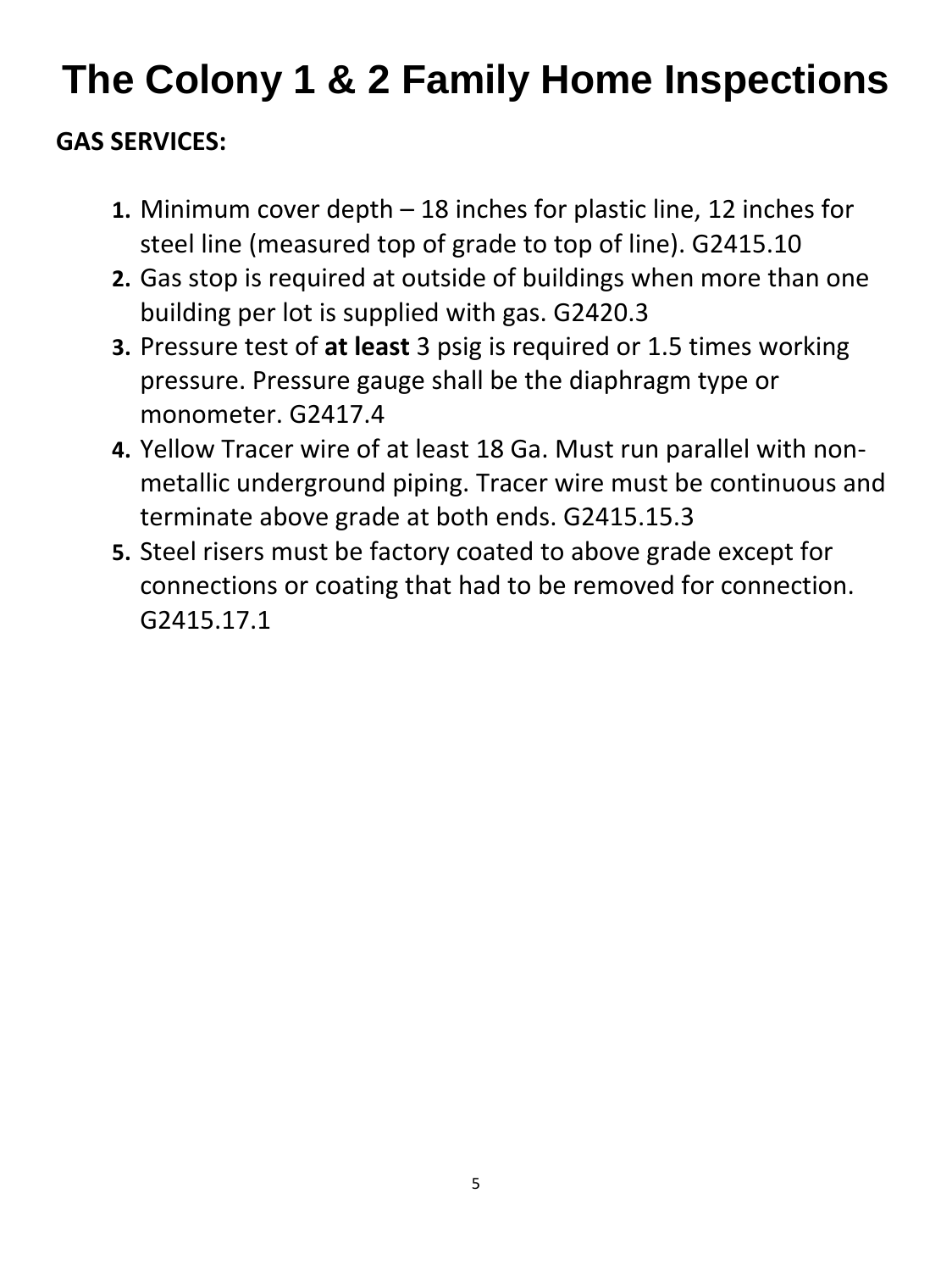#### **3. PIER INSPECTION**

This is not a called inspection. If piers are required as part of the engineer's design, an original sealed letter from the foundation design engineer stating that the drilling, placement of steel and concrete are in accordance with his plans, specifications and design criteria and were observed by the foundation design engineer or the engineer's authorized agent must be provided to the inspector at the time of the foundation inspection. The inspector will not approve the foundation inspection without this letter.

#### **4. FOUNDATION INSPECTION**

Scheduling: This inspection is scheduled after approval of the rough plumbing inspection and before placing any concrete within the forms of the foundation. All slabs of habitable structures are required to be designed by an engineer.

The following items must be available and/or provided to the inspector:

- **1.** Approved plans **must** be on site for use by the inspector during this inspection.
- **2.** An original form survey **must** be on the job site for delivery to the inspector showing all required set back measurements.
- **3.** An original Minimum Finish Floor Letter (MFF) **must** be on the job site for delivery to the inspector when the City approved plans are stamped **"MFF = XXX.XX FEET" This letter is on the approved format**. Verify in AMANDA info tab if minimum finished floor is required.

General Inspection Items:

- **1.** All loose and blowing trash / debris is placed in the trash container.
- **2.** Visually determine if lot drainage complies with the approved grading plan.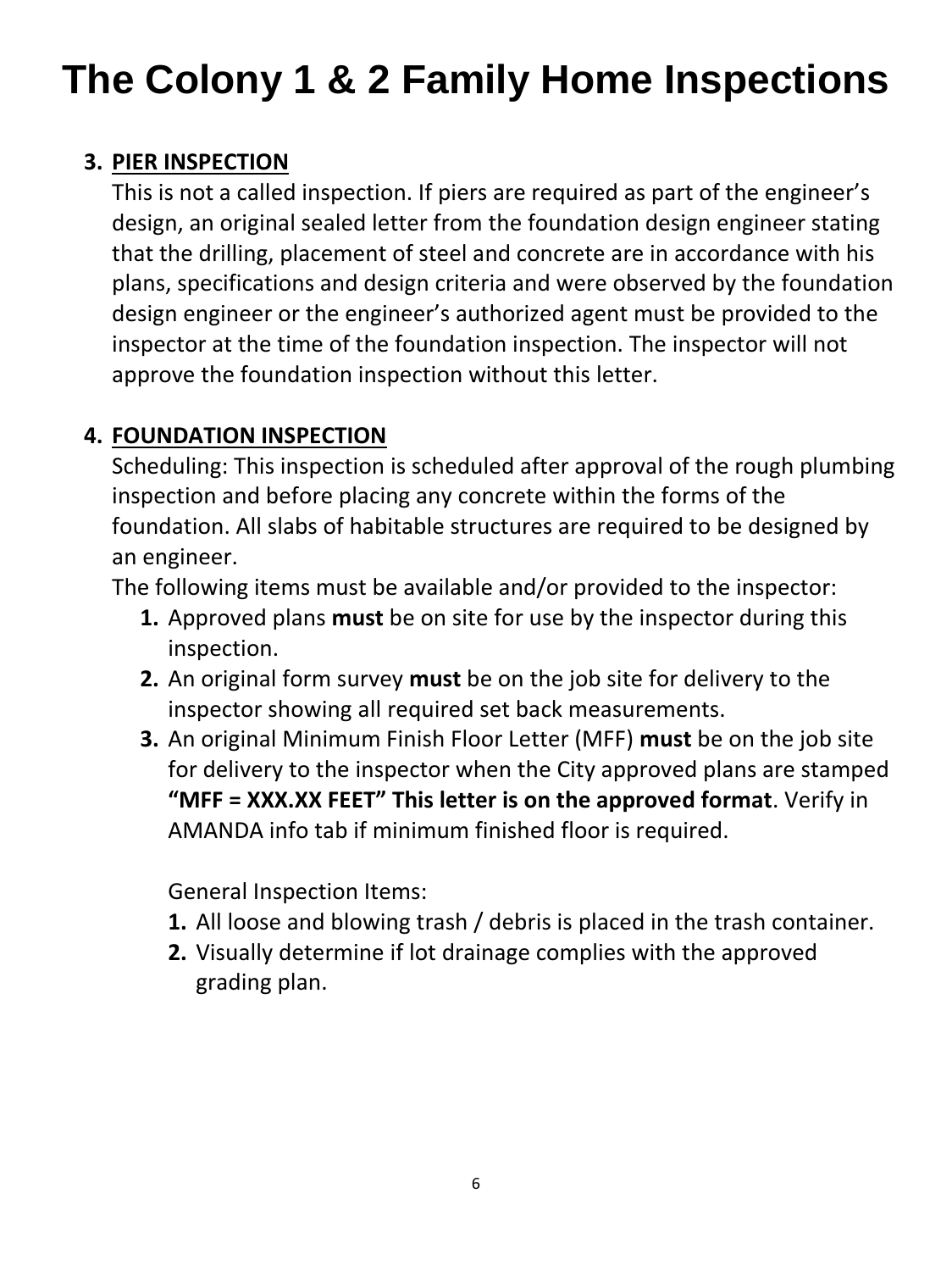- **3.** All plumbing, electrical, or mechanical system located under or penetrating through the foundation is protected and has been previously inspected and approved. IRC P2603, NEC Table 300.5, and IRC M1408 & M1601.1.2
- **4.** The foundation is consistent with the approved foundation plan (dimensions, slab thickness, location of beams, beam depth and width, reinforcing steel, post tension cables, chairs, vapor barrier, or any other special requirements listed by designing engineer).
- **5.** Plumbing drain pipes and conduits do not run parallel and within a beam unless specifically engineered and approved. R403
- **6.** Conduit or pipe located within the slab is not larger in outside dimension than one third the overall thickness of the slab, wall or beam in which it is embedded. R403
- **7.** All beams are dug into undisturbed soil per the design engineer's requirements. Any foundations placed on fill will require additional information from the design engineer (soil compaction testing and results, required piers, etc.). All additional design requirements due to the foundation being placed on fill will require the documentation being on file prior to the foundation inspection. If the design engineer requires piers, the piers will also require inspection by the design engineer or his representative and an inspection report. R403
- **8.** Form boards are adequate to prevent concrete from spilling out of foundation limits.
- **9.** If there is no underground metallic water piping, a ½-inch steel reinforcing bar or a #4 bare copper conductor at least 20 feet in length is required in the bottom of the concrete footing. All connections to the grounding electrode conductor must be made with approved connectors. 250.2(A)(3)
- **10.** Any water lines under the foundation are still under a test or city water.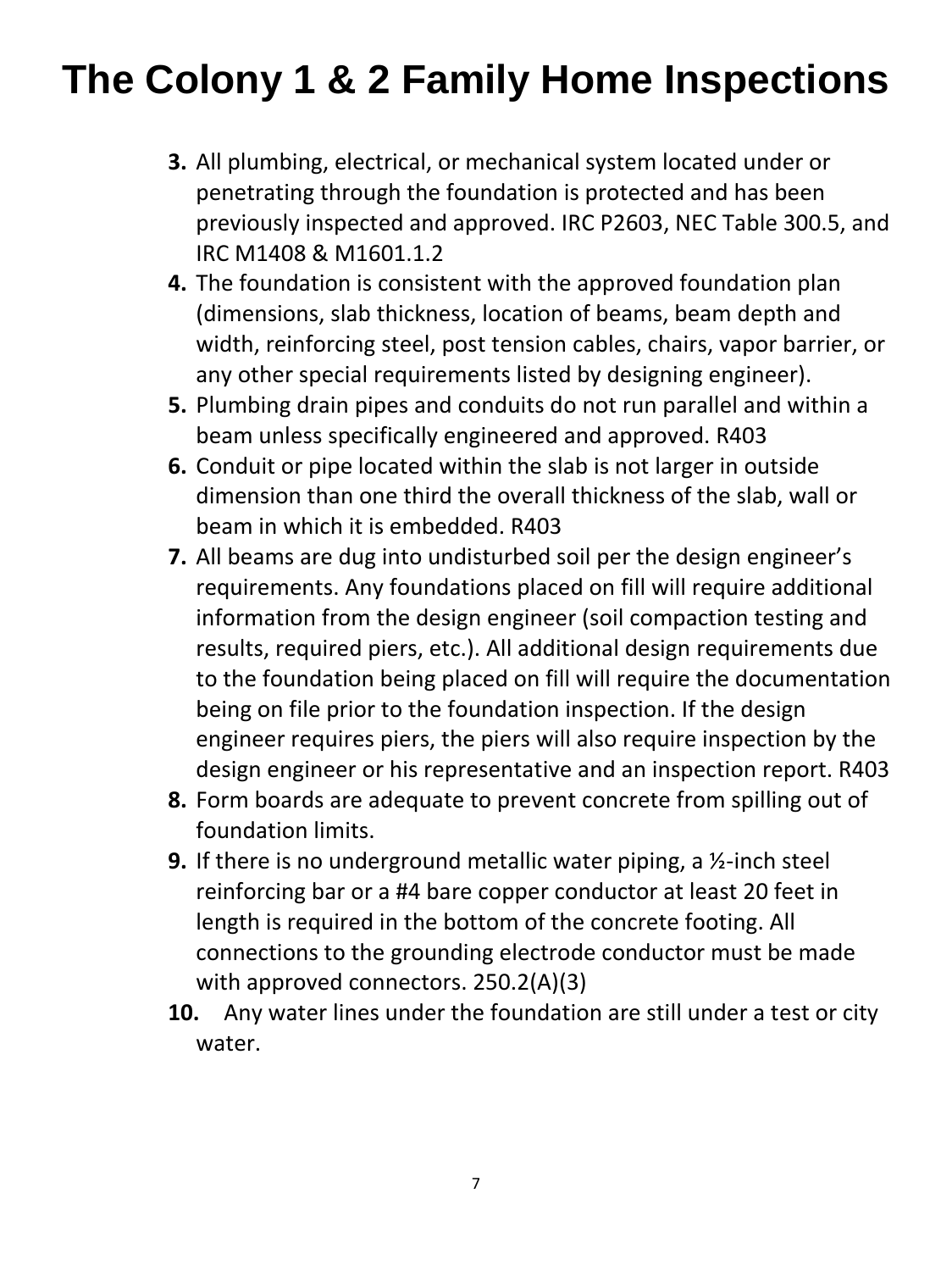### **5.WIND BRACING**

**1.** Verify that the components of the wind bracing system match the approved plans for location and installation. This includes let-in bracing, internal sheer walls, external wind brace components, and wind-brace anchors.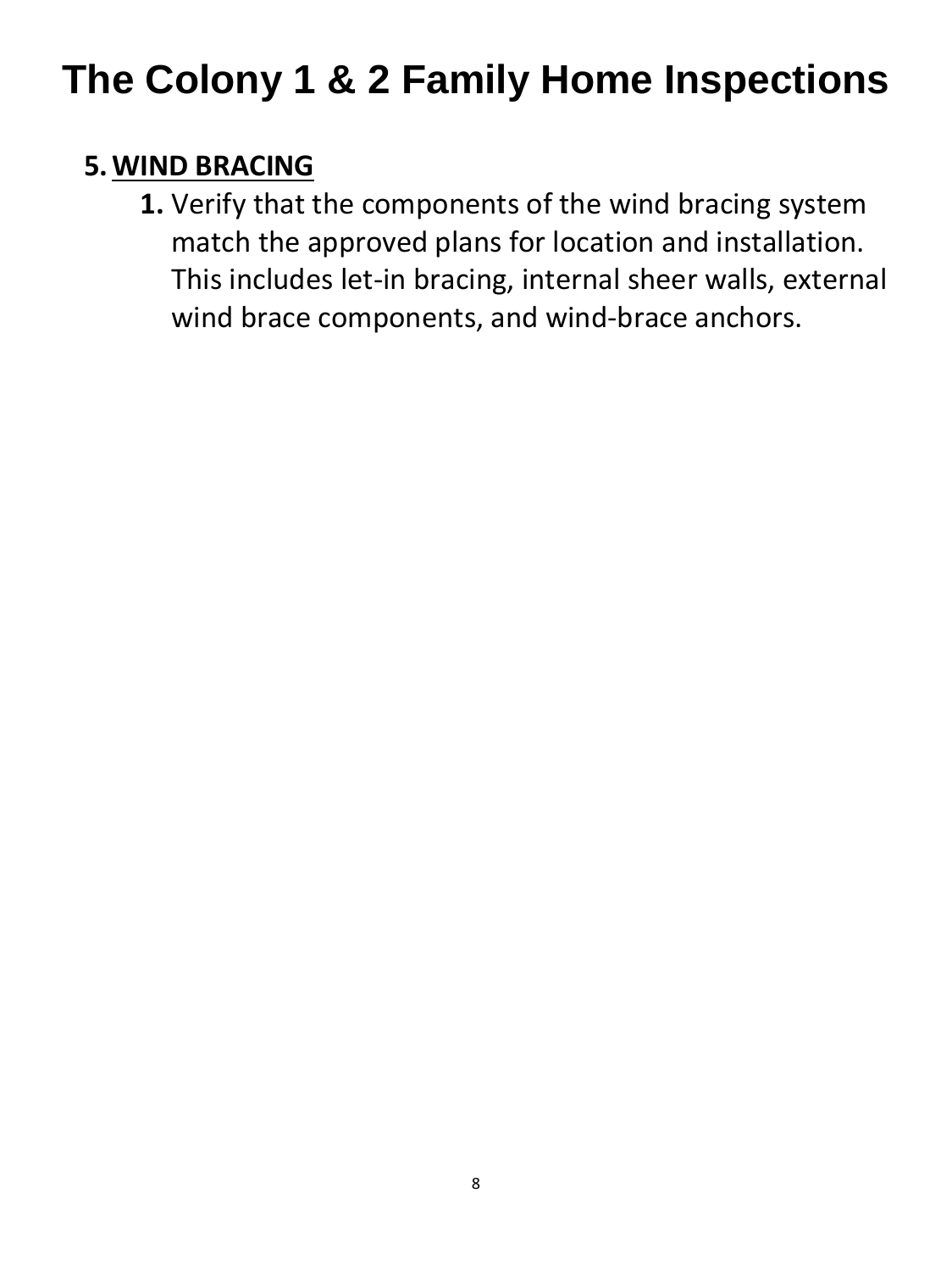#### **6. SECONDS INSPECTION**

Scheduling: The seconds inspection may be requested after the project is "dried-in" and the framing, electrical rough, mechanical rough and plumbing top-out are completed. The doors and window shall be installed and sealed. The building envelope compliance method for energy code will be inspected. This may include a building wrap or the sealing of the exterior envelope.

General Inspection Items: The items listed above have been separated for clarity. Refer to the individual inspection description below for the specifics of the inspection. The framing inspection will be the last part of the seconds inspection performed.

- **1.** All loose and blowing trash / debris is placed in the refuse container
- **2.** City approved plans and energy work sheet must be on the job site for use by the inspector

#### **A. Rough Electrical Inspection:**

- **1.** Electrical outlets are installed along all the walls as required. 210.52
- **2.** Electrical outlets are installed for kitchen counter as required. 210.52
- **3.** At least two small appliance circuits in the kitchen area. 210.52
- **4.** At least one receptacle for kitchen island counter space that is GFCI protected. 210.8(A)
- **5.** A receptacle, adjacent to each lavatory with GFCI protection. 210.52, 210.8(A)
- **6.** Lighting outlet(s) to illuminate interior stairways switched at the top and bottom. 210.70.2(C)
- **7.** At least one GFCI protected receptacle in garages. 210.8(A)
- **8.** At least one GFCI protected outdoor receptacle in the front and the rear of the dwelling. 210.52(E)(1)
- **9.** Dishwasher and disposal must be on separate circuits (motor loads).
- **10.** Interconnected smoke and carbon monoxide detectors at all required locations. R314.2, R315
- **11.** Light(s) in attic areas with mechanical and plumbing equipment with a switch at the entrance. M1305.1.3
- **12.** Grounding electrode system and supplemental ground as required. 250.50
- **13.** Nail guards as required. 300.4
- **14.** All wires in boxes must be made-up (Outer sheathing stripped back and grounds madeup.)
- **15.** All wire sizes are checked for minimum required demands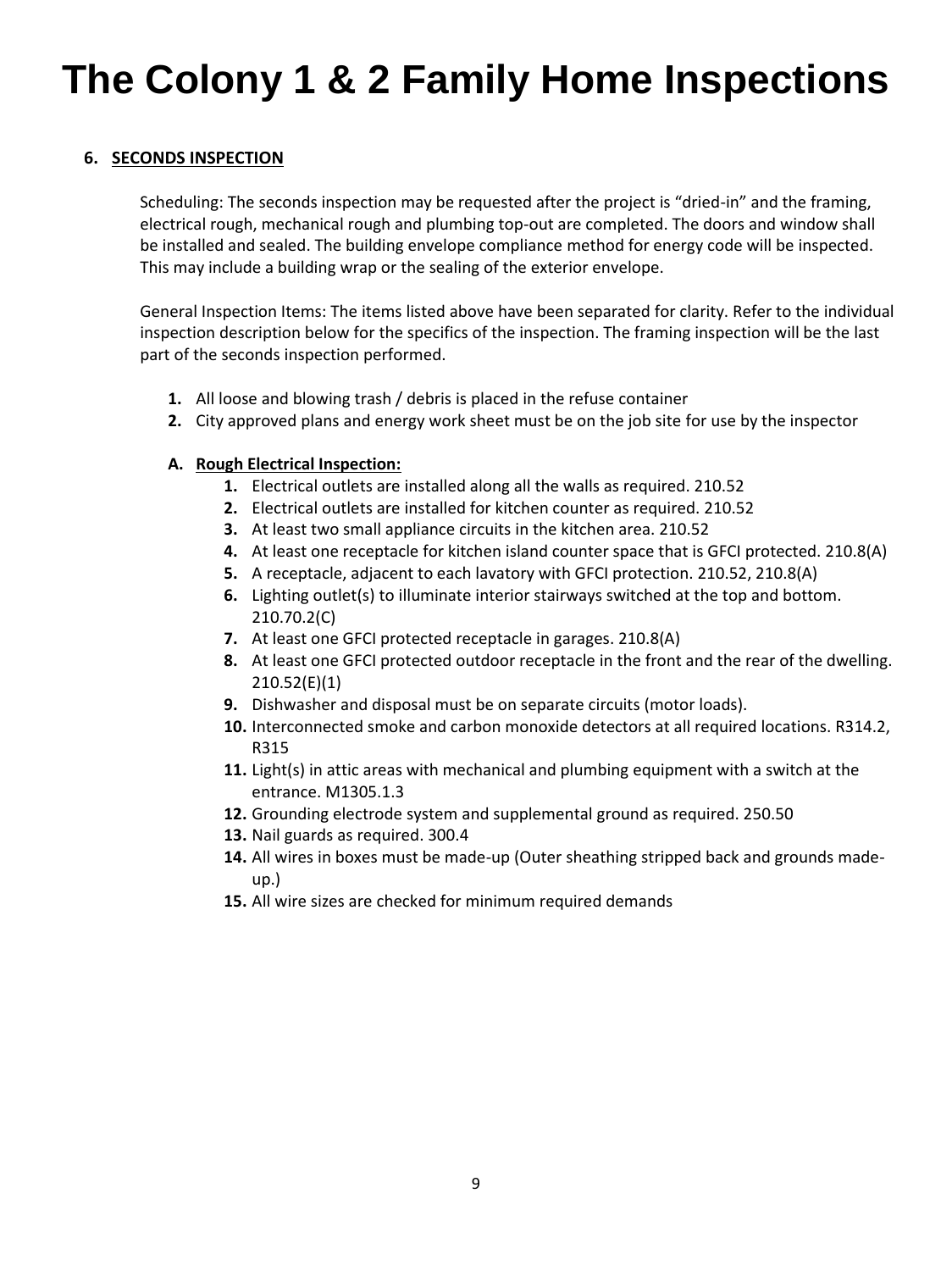#### **B. Plumbing Top-Out Inspection:**

General Inspection Items:

- **1. Gas Piping:** 
	- **1.** All gas lines are hung, strapped and/or supported and not in a strain. All supporting material must be secured -not loosely stacked. G2418
	- **2.** Apply pressure test on all pipe that will be concealed by construction. G2415.10
	- **3.** Check location of gas water heater for approved location and any combustion air requirements. G2406/G2408, G2407
	- **4.** Flue piping for gas fired water heaters must extend vertically at least 5 feet above the draft hood. Inspect termination clearances above the roof and any adjacent vertical walls. Insure proper clearance of vent terminal from any openings (doors, window, outside air) into the building. Vent pipe and connectors must maintain proper clearance from any combustible material. G2426/G2427
	- **5.** CSST gas pipe systems using dual pressures shall be tested at 3 PSI on the low-pressure side and 1.5 times working pressure on the high-pressure side Using diaphragm gauge. The pressure regulator and manifold shall have access provided like any piece of equipment installed in an attic. G2417
	- **6.** Minimum size for CSST pipe is ½".

#### **2. Drainage, Waste & Vent Piping:**

- **1.** Washing machine standpipe is at least 18 but no more than 42 inches above the trap. Ptrap cannot be located below the floor. A cleanout shall be provided on the vent. P2706.1.2.1
- **2.** Proper venting methods are used with correct size pipe. Chapter 31
- **3.** All piping shall be properly sized, sloped and supported. P2903/P3005.4, P3005.4.2, P2605
- **4.** All shower pans are filled with water to test the pan and the fitting connections to the drain line. Pan has slope provided under the pan. P2503, P2709
- **5.** All drain piping on the second floor shall be filled with water to a height of five feet above the second-floor level. P2503.5
- **6.** All tubs shall be filled with water to test the drain connection. P2503.5.2
- **7.** All tub boxes on the first floor are sealed with concrete or grouted to prevent the entry of termites.
- **8.** DWV pipes are protected with nail guards when located less than 1.25" to nearest edge of framing member. P2603.2.1
- **9.** Holes, cutting and notching of framing members are performed correctly. Over-bored or over-notched framing members shall have appropriate repairs done before this inspection. P2603.2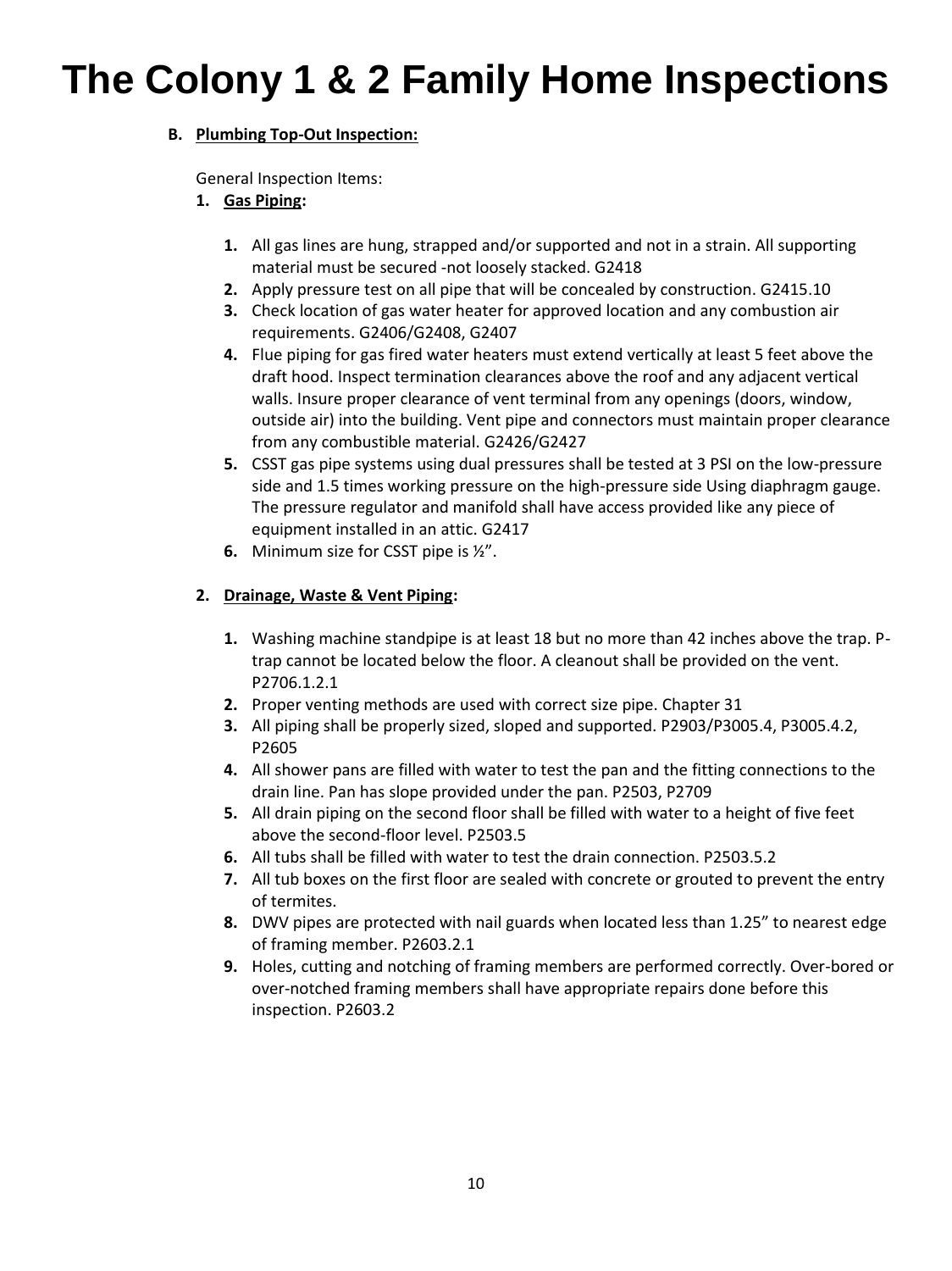#### III. **Water Distribution Piping:**

- **1.** All water supply piping in exterior walls and in attics must be properly insulated with an approved material. Walls between the house and the garage are considered exterior walls. Foam insulation for walls with heat on one side must have a minimum of a  $\frac{y''}{x}$ thick wall. Attics and walls without heat on one side must be a minimum of ¾" wall insulation.
- **2.** All water piping is subject to hydrostatic pressure of 50 psig or city water pressure.
- **3.** Hose bibs and wall hydrants shall have built-in vacuum breaker or permanently attached hose connection vacuum breaker. The screw on type hose connection vacuum breaker will only be allowed in preexisting conditions (not new construction).
- **4.** Shower and tub/shower combination control valves shall be pressure balancing and thermostatic mixing types with a high limit stop set at 120° F.
- **5.** Water piping shall be protected with nail guards where water piping is within 1.5" of edge of framing members. P2603
- **6.** Water piping shall be secured with straps or hangars as prescribe by this code and the manufacturer's installing instructions.

#### **C. Heating, Air Conditioning & Mechanical Rough Inspection:**

General Inspection Items:

- 1. Indoor equipment and associated duct, piping and drains are installed.
- 2. Air conditioning condensate drains must go to a permanently wet trap. Secondary drains for attic installations must drain to a conspicuous place over a door or window.
- 3. All gas-fired heaters must be provided with combustion air supplied by ducts if located in a confined space. Flue piping must terminate in an approved and listed flashing and cap above the roof and 8 feet from adjacent vertical surfaces. Flue piping may not terminate near openable windows or doors unless they meet clearances per code.
- 4. All equipment located with an attic space must be located within 20 feet of the access opening (unless 6' headroom is maintained along catwalk). There must be an opening sufficient to remove the largest piece of equipment but not less than 30 inches by 22 inches. There must be a walkway not less than 24 inches wide from the point of attic access to the unit. There must be a working/service platform in front of the unit on the entire firebox/control side not less than 30 wide and 30 inches deep. There must be a light and an electrical outlet at or near the equipment. The light must be controlled by a switch located at the point of attic access.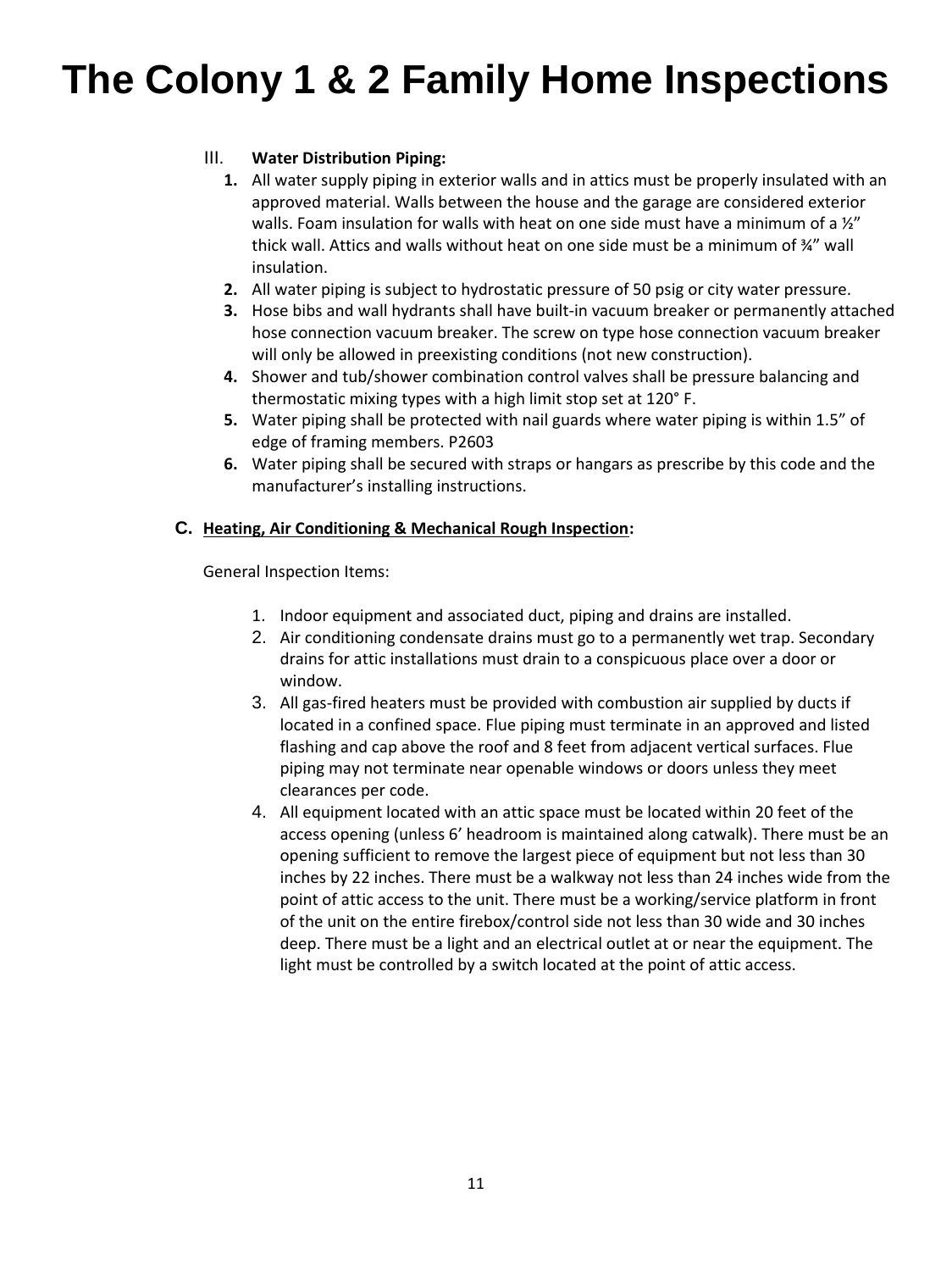- 5. All ductwork and plenums are supported or hung. Flex duct may be installed resting on framing members. If flex duct is hung, it must be supported at least at 4-foot intervals. The flex duct may sag no more than1/2 inch per foot between the supports. Excessive flex ducts creating unnecessary bends shall be removed. When flex duct is bent, the center line of the radius shall be no less than one duct diameter. Holes or tears in the vapor barrier must be repaired. If the internal core is penetrated the duct must be replaced. Vertical ducts shall be supported at 6-foot intervals minimum.
- 6. Dryer vents shall be at least 4 inches in diameter or of equal cross section area. Dryer vents shall terminate on the outside of the building and shall be equipped with a backdraft damper. Dryer vents shall not be connected or installed with sheet metal screws or other fasteners which will obstruct the flow. The maximum length of any dryer exhaust vent shall be 25 feet with no more than two bends. When extra bends are installed, the maximum length of the duct shall be reduced 2 ½ feet for each 45-degree bend and 5 feet for each 90-degree bend after the first two bends. Flexible dryer duct connectors may not be installed within walls.
- 7. Bathroom exhaust vents and other exhaust vents must go to the outside. Exhaust ducts shall be equipped with backdraft dampers.
- 8. Factory built fireplaces must be installed in accordance with manufacturer's specifications. Metal chimneys shall be separated from combustible materials in accordance with their listing.
- 9. Factory built chimneys must terminate at least 2 feet above any part of the building within ten feet. (Manufactures installation instructions must be on job site for review if requested.)
- 10. Outside air is required to be supplied to the room with a fireplace. This can be supplied thru the connection supplied on the fire box. **1.** Electrical circuit for tub is roughed in. This circuit will be protected with a GFCI plug at final. **2.** Bond all metal parts associated with hydro tub together with a # 8 copper wire. **3.** Access to motor will be checked at final inspection. The opening must be large enough to reach and remove the motor.

#### **D. Hydro Massage Tub**

This inspection is required as part of the seconds inspections even though it is understood that the tub will not be set until later. This is not a separate inspection.

At the time of the seconds inspections, the following items are checked:

- **1.** Electrical circuit for tub is roughed in. This circuit will be protected with a GFCI plug at final.
- **2.** Bond all metal parts associated with hydro tub together with a # 8 copper wire.
- **3.** Access to motor will be checked at final inspection. The opening must be large enough to reach and remove the motor.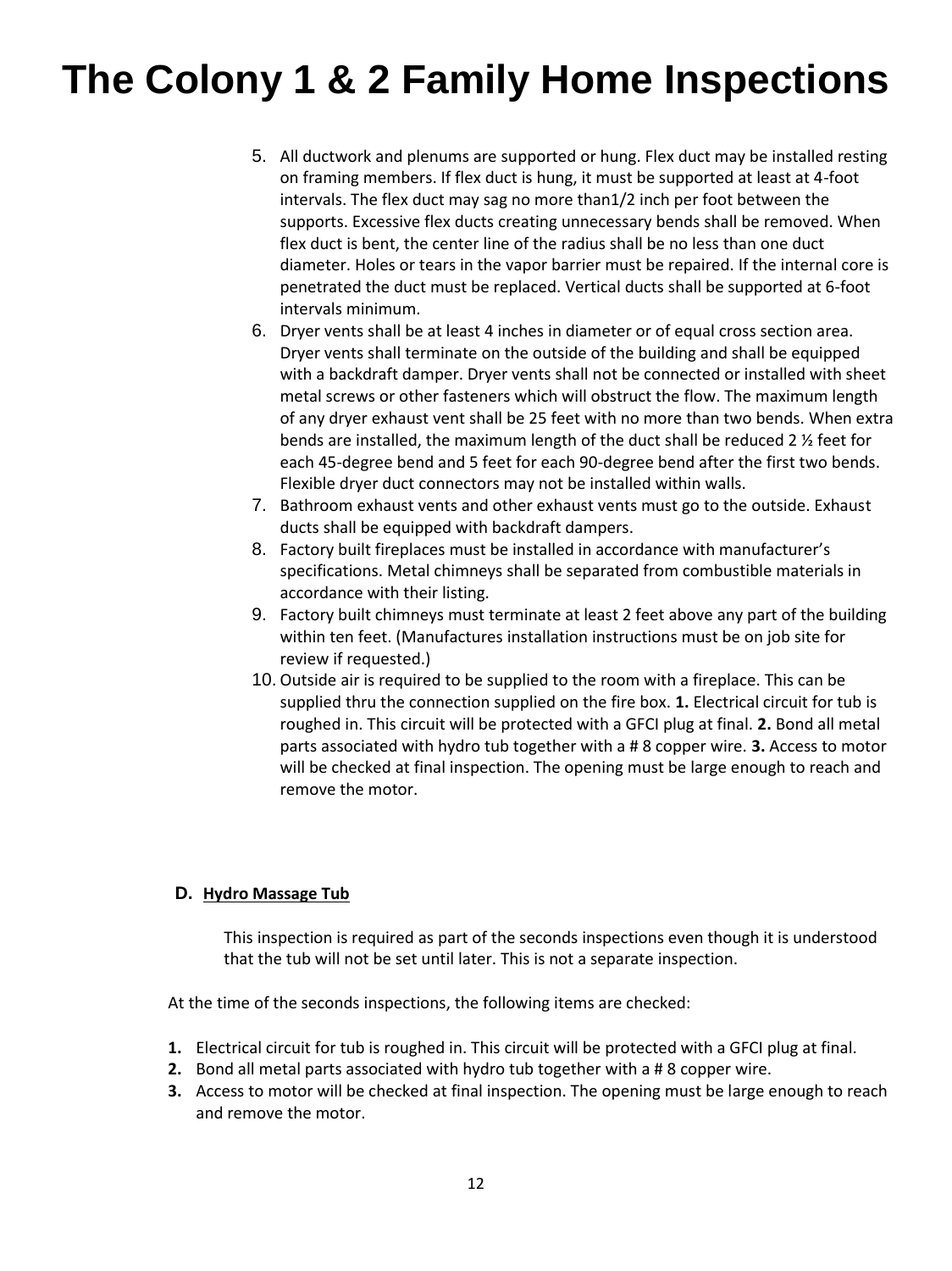#### **E. Masonry Fireplace Inspection**

This inspection is required as part of the seconds inspections even though it is understood that the masonry fireplace may not be constructed yet. However, if a factory built fireplace is not in place, it will be assumed that a masonry fireplace will be constructed in the empty hole. The inspectors will note on the seconds inspections advising "Call for masonry fireplace inspection".

When the masonry fireplace inspection is requested, the firebox is constructed, and the damper is in place:

General Inspection Procedure

- **1.** All loose and blowing trash / debris is placed in the refuse container.
- **2.** Wall thickness of fire box and smoke chamber is checked.
- **3.** Fire box is supported on concrete foundation.
- **4.** Distance from top of opening to throat is checked.
- **5.** Minimum depth of fire box is checked.

Complete chimney and call for final masonry fireplace inspection.

- **1.** Check for clearances to combustible construction.
- **2.** Check the height of chimney above roof.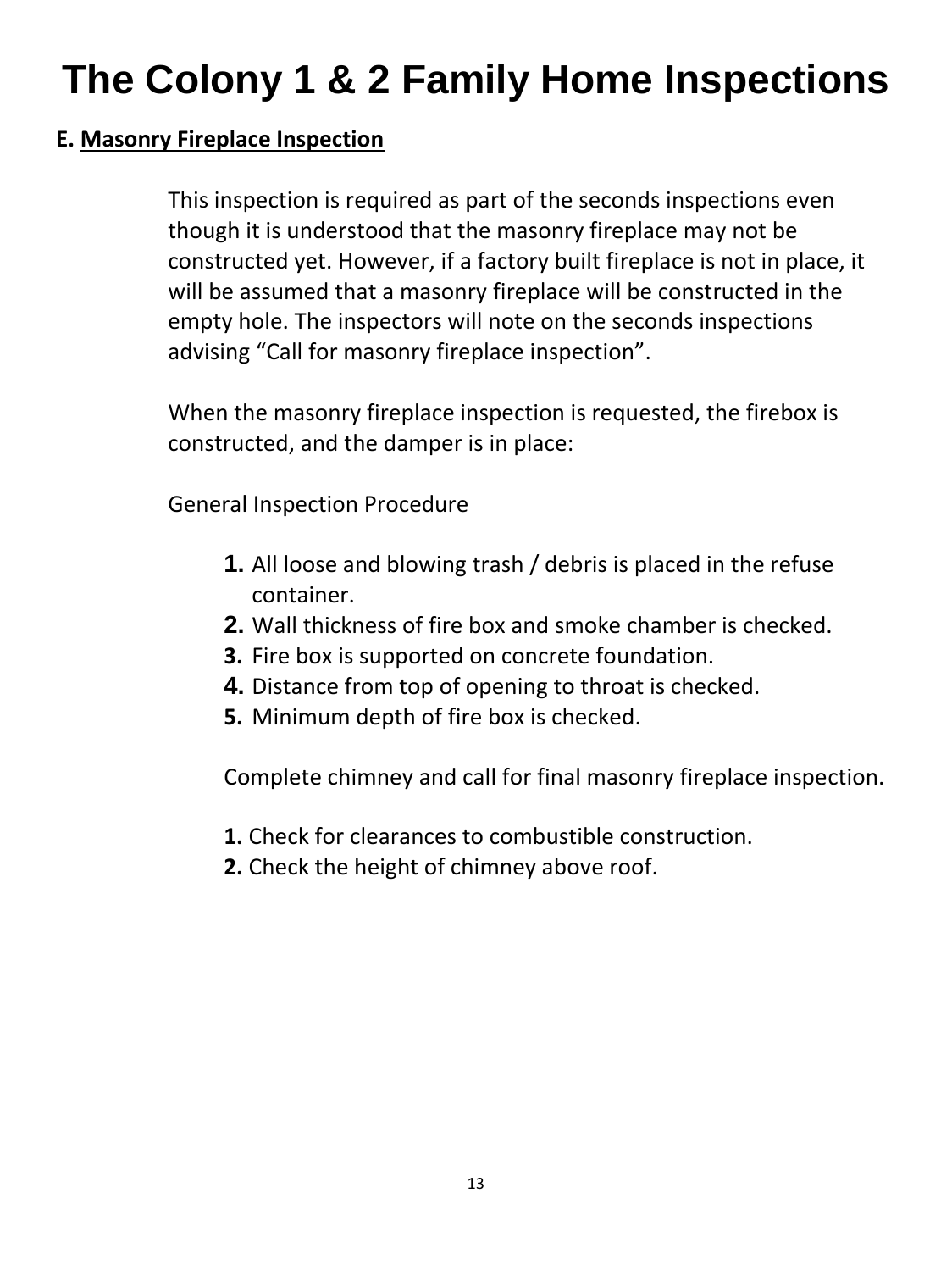#### **F. Framing Inspection:**

Scheduling: This inspection is the last part of the seconds inspection and should be performed after all framing, fire blocking and bracing are in place and the fireplace, chimneys and vents are complete. The rough electrical, plumbing top-out, rough heating and air conditioning have been performed as part of the seconds inspection.

General Inspection Items:

- **1.** All bottom plates on exterior walls are of treated or weather resistant wood. The bottom plates are anchored to the foundation with ½" steel bolts embedded at least 7 inches into the slab. The bottom plates shall be anchored within 12 inches of the end of the plate and at 6 feet intervals. The places where the bottom plate have been eliminated to accommodate plumbing pipes is considered an end. A properly sized nut and corrosion resistant washer shall be used on each bolt. R317, R403.1.6
- **2.** Interior bottom plates do not have to be of treated wood. Interior bottom plates may be shot to the foundation with power fasteners. R602.3
- **3.** All exterior load bearing walls with masonry veneer attached shall be framed at 16 inches on centers. All first-floor walls of two story structures must be framed at 16 inches on center. R703.8
- **4.** All joist and rafter spans subject to the span tables. Headers sized by table in the code book. R502, R802
- **5.** Check for over cutting, notching or boring of framing members.
- **6.** All exterior walls and main cross-stud partitions shall be wind braced at the corners and so that there is no unbraced wall section exceeding 25 feet in length.
- **7.** Fire blocking required as follows with noncombustible materials:
	- a. In concealed spaces of stud walls and partitions, including furred spaces, at the ceiling and floor level.
	- b. At all interconnections between concealed vertical and horizontal spaces such as occur at soffits, drop ceilings, cove ceiling, etc.
	- c. In concealed spaces between stair stringers at the top and bottom of the run
	- d. At openings around vents, pipes, ducts, chimneys and fireplaces at ceiling and floor level

NOTE: except for "d" above, fire blocking shall be 2 inches of nominal lumber, two thicknesses of 1-inch nominal lumber with broken lap joints or one thickness of 22/32-inch plywood with joints backed by 22/32-inch plywood or one thickness of ¾-inch Type 2-M particleboard with joints backed by ¾-inch Type2-M particleboard.

- **8.** Bedrooms are required to have an emergency escape opening to the outside with a minimum sill height of 44 inches and minimum opening area of 5.7 square feet or 5 square feet if grade floor opening.
- **9.** Hazardous locations as defined by the safety glazing provisions will have safety glass installed.
- **10.**Stairs shall meet all the requirements in the code.
- **11.**Poly seal holes in top plate to meet the energy code requirements
- **12.**Attic ventilation is required per code. If upper and lower vents are used, then the net free area of the vents shall equal one square foot per 300 square feet of attic. If only lower vents are used, then the requirement is one square foot net free area per 150 square feet of attic.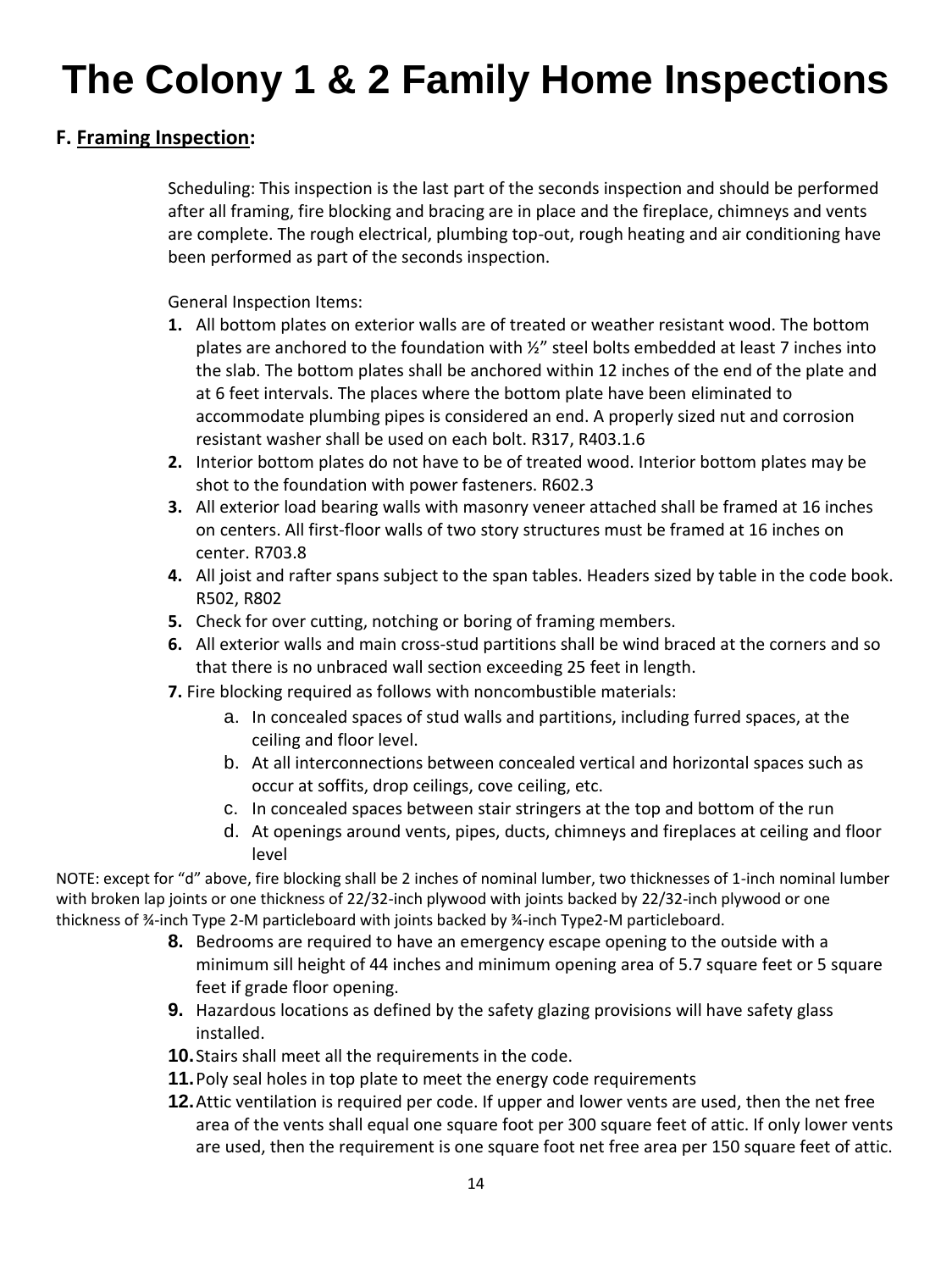#### **G. Roof & Ceiling Framing:**

NOTE: This section applies to roofs with a minimum slope of 3:12 or greater. When the roof slope is less than 3:12, members supporting rafters and ceiling joists such as ridge boards, hips and valleys shall be designed as beams.

- **1.** Rafters shall be framed directly opposite each other at the ridge. There shall be a ridge board at least 1-inch nominal thickness at all ridges and not less in depth than the cut end of the rafter. At all valleys and hips there shall be a single valley or hip rafter not less than 2-inch nominal thickness and not less in depth than the cut end of the rafter.
- **2.** Purlins shall be the same size as the rafter but never less than a 2x6. The maximum span of a 2x6 purlin shall be 4 feet. Struts supporting purlins may not be less than 2x4. Struts greater than 8 feet in length shall be braced (teed). The minimum slope of any strut shall not be less than 45 degrees from the horizontal. Purlins and struts must bear on load bearing walls (Doubled up ceiling joists inadequate)**.**
- **3.** Openings in roofs and ceilings shall be framed so that trimmer and header rafters and joists are doubled, or have equivalent cross-section, when the span of the header exceeds 4 feet. The ends of header rafters or joists more than 6 feet long shall be supported by joist hangers unless they bear  $1\frac{1}{2}$  on a beam, partition or wall.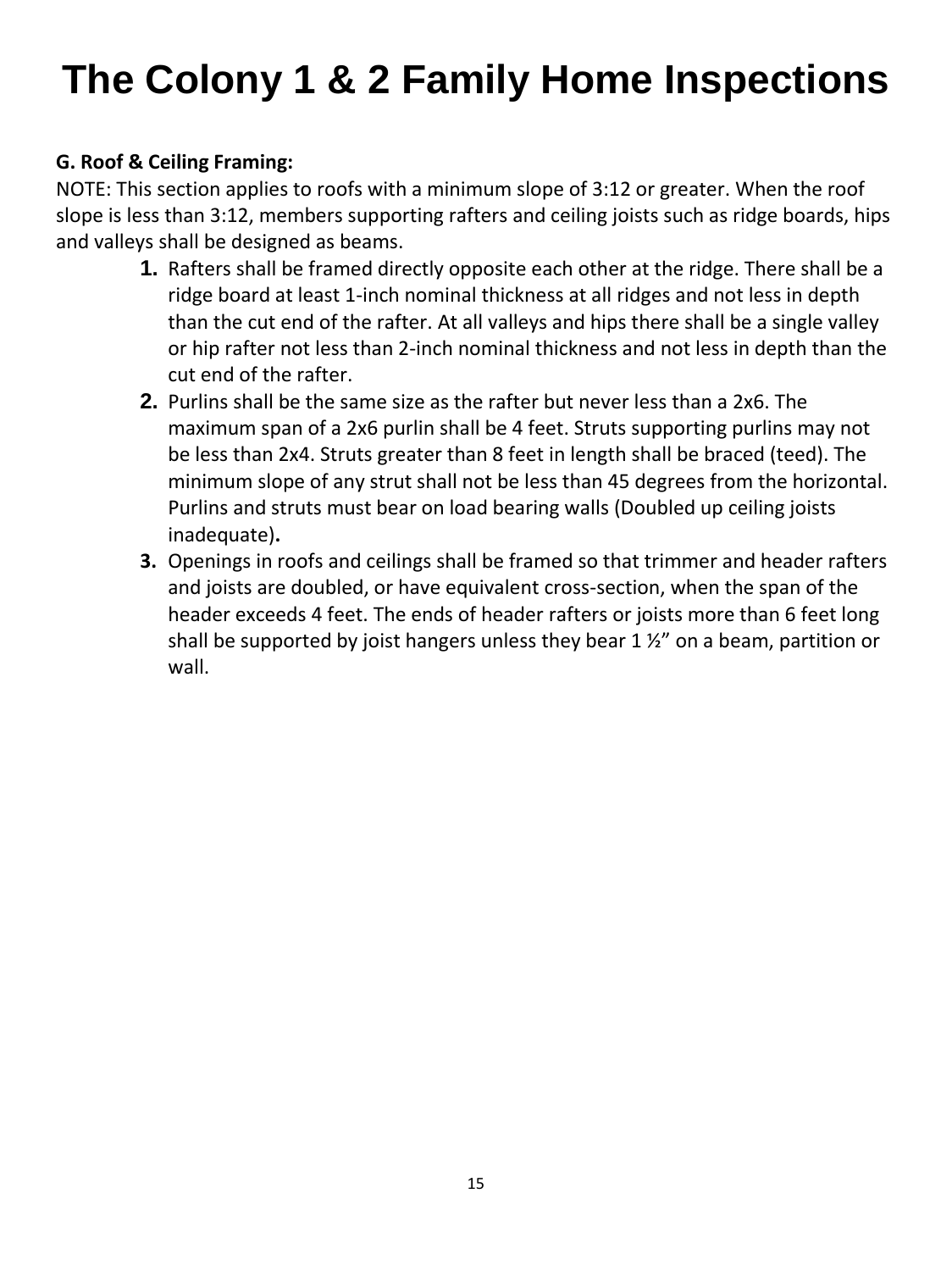#### **H. Floor Framing:**

Draft stopping must be provided when there is usable space above and below the concealed space of a floor-ceiling assembly so that the concealed area does not exceed 1000 square feet and so that the area is divided into two equal areas.

- **1.** Joists shall bear 1 ½" on wood or 3" on masonry.
- **2.** Joists shall be supported laterally at ends by solid blocking unless nailed to as header, band or rim joist. Solid blocking shall be not less than 2" in thickness and the full depth of the joists.
- **3.** Notches on the ends of joists shall not exceed one-fourth the joist depth. Holes bored in joist shall not be within 2" of the top or bottom of the joist and the diameter of any such hole shall not exceed one-third the depth of the joist. Notches in the top or bottom of joist shall not exceed one-sixth the depth and shall not be located in the middle third of the span.
- **4.** Joist framing from opposite sides of a beam, girder or partition shall be lapped at least 3".
- **5.** Trimmer and header joists shall be doubled, or of lumber of equivalent cross section, when the span of the header exceeds 4'. The ends of header joists more than 6' long shall be supported by framing anchors or joist hangers unless bearing on a beam, partition or wall. Tail joists over 12' long shall be supported at header by framing anchors or on ledger strips not less than 2" by 2".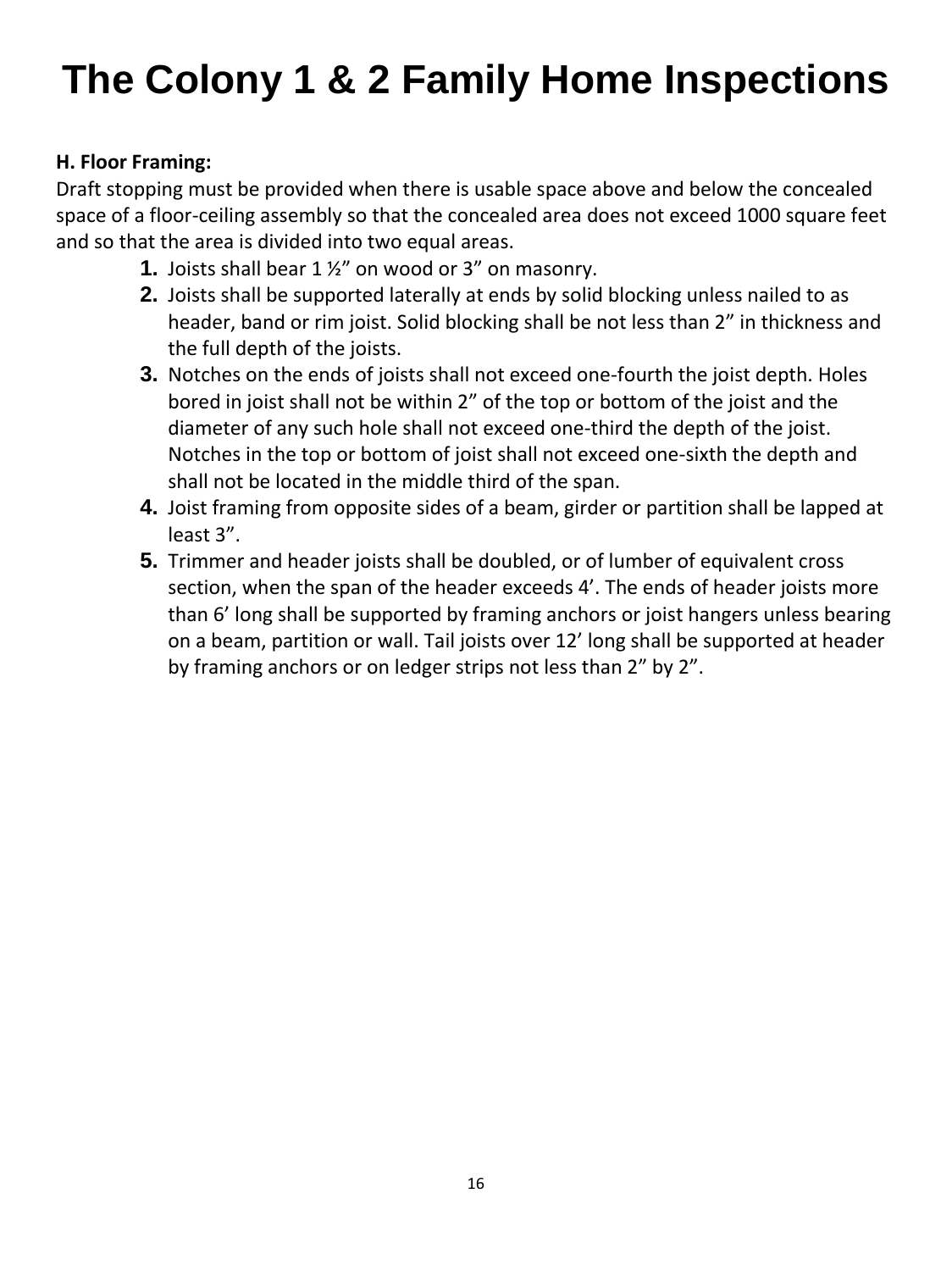#### **I. Brick Veneer Wall Tie**

An inspection is required, and the ties have to be installed at the "seconds inspection". All applicable code requirements to install brick veneer shall be met.

**Brick cannot be installed before the framing inspection is approved.** 

General Requirements:

- **1.** All loose and blowing trash / debris is placed in the refuse container**.**
- **2.** Wall ties shall be nailed to framing members spaced no more than 24" on center. Wall ties shall be spaced so as to support no more than 3 1/4 square feet of wall area.
- **3.** Framing members must be covered with a weather resistive sheathing or membrane.
- **4.** Anchor ties are to be of corrosive resistant sheet metal, minimum 22 U.S. gage with a minimum width of 7/8". Wire anchor ties shall be a minimum of No. 9 gage.
- **5.** Flashing is required at all points of support such as slab, lintel, etc. Weep holes are required in the coarse resting on this flashing. The weep holes shall be no more than 33" apart with a minimum diameter of 3/16 inch.

#### **7. INSULATION INSPECTION**

This inspection is required after an approved Seconds inspection and before the sheetrock is installed. All wall cavity insulation and ceiling insulation that cannot be inspected or installed after sheetrock is installed must be in place. The requirements will match the approved work sheet that was submitted at plan review. Any changes in the field on these requirements must be resubmitted on a new work sheet for approval.

General Requirements:

- **1.** R-values for floor, wall, and ceiling insulation. Insulation shall not be compressed and be properly retained in the cavity.
- **2.** Window, skylight, and door shall meet the minimum U-factor and SHGC requirements. The number and sizes shall match the approved work sheet.
- **3.** Seal the building envelope.
- **4.** Insulation must be installed where inspection or installation is not possible when interior drywall is installed.
- **5.** Air tight type recessed ceiling light must be used where the building envelope is penetrated.
- **6.** Heat traps are required for the water heater if piping system makes this necessary.
- **7.** R-value of the duct work and plenums must match the energy work sheet.
- **8.** Seal all connection and seem on duct work and plenums with mastic or approved tape.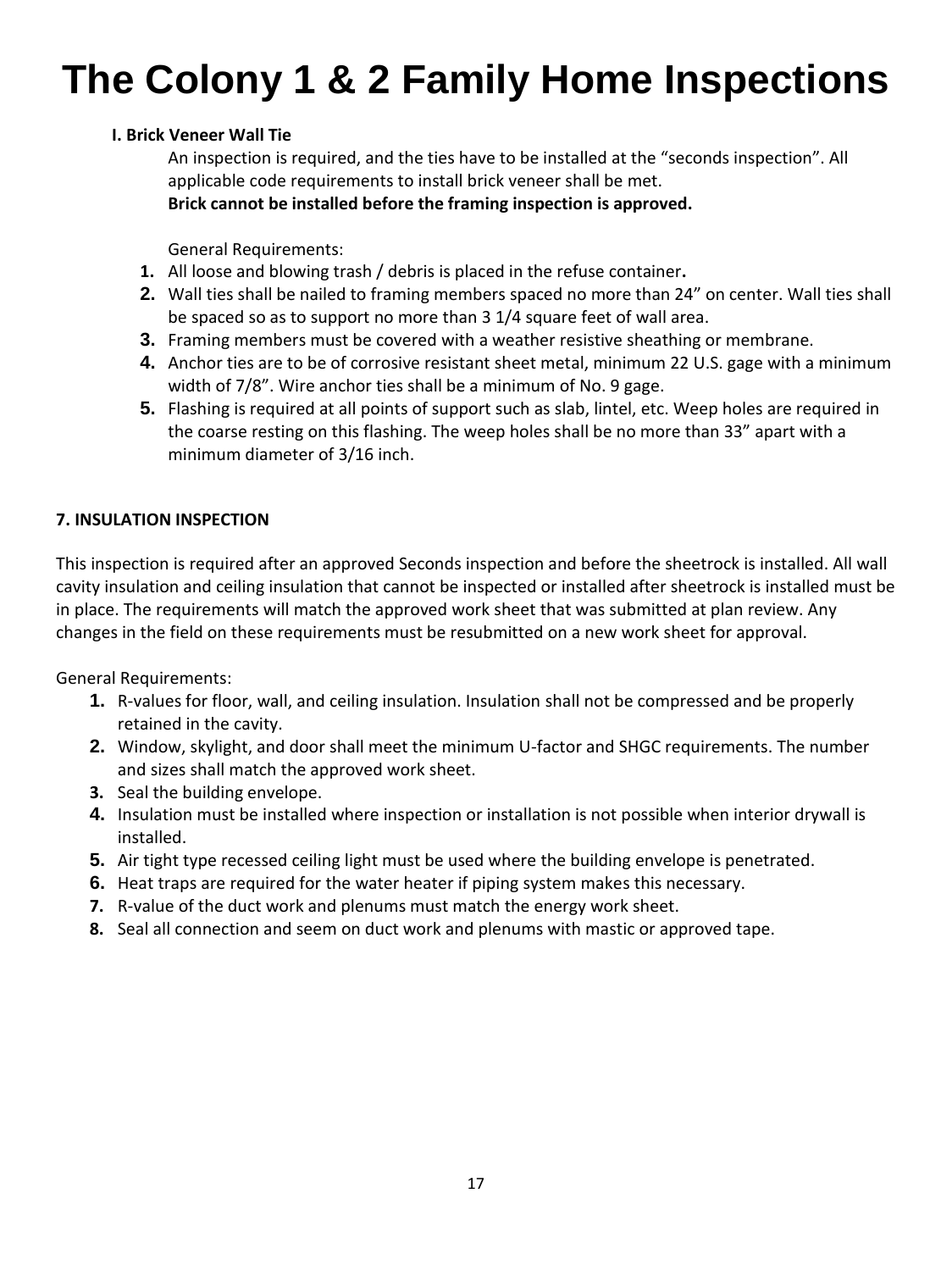#### **8. DRIVE APPROACH and SIDEWALK INSPECTION**

Scheduling:

This inspection is required after excavation is complete and the form boards, steel reinforcement and expansion joints are in place, but prior to the placement of any concrete. The drive approach and sidewalk inspection must be called for inspection together.

General Inspection Procedure:

- **1.** All loose and blowing trash / debris is placed in the refuse container.
- **2.** Location of the approach and sidewalks matches with the approved plot plan. See Public Works Design Manual for residential drive approach and sidewalk requirements.
- **3.** Generally, for local and minor streets the width is 10-28 feet measured at the property line.
- **4.** Local and minor streets radius requirement are 2.5-10 feet. The radius must be within the lot and shall not extend across the projected side property line.
- **5.** When sidewalks are installed as an integral part of the approach, the sidewalk portion slopes from the property line to the street at ¼ inch per foot (1% slope). The remainder of the approach slopes to the established flow line and shall not exceed the maximum slope of 9% for local/minor collector.
- **6.** Curb and gutter has a clean saw cut completely through the concrete, and is not chipped or broken.
- **7.** Curb inlets or aprons may not be cut to construct drive approaches.
- **8.** Water meters and manholes may not be located in drive approaches.
- **9.** Reinforcing steel is supported on chair and doweled into the concrete street.
- **10.** Expansion joints are required at the property line and every 40' of sidewalk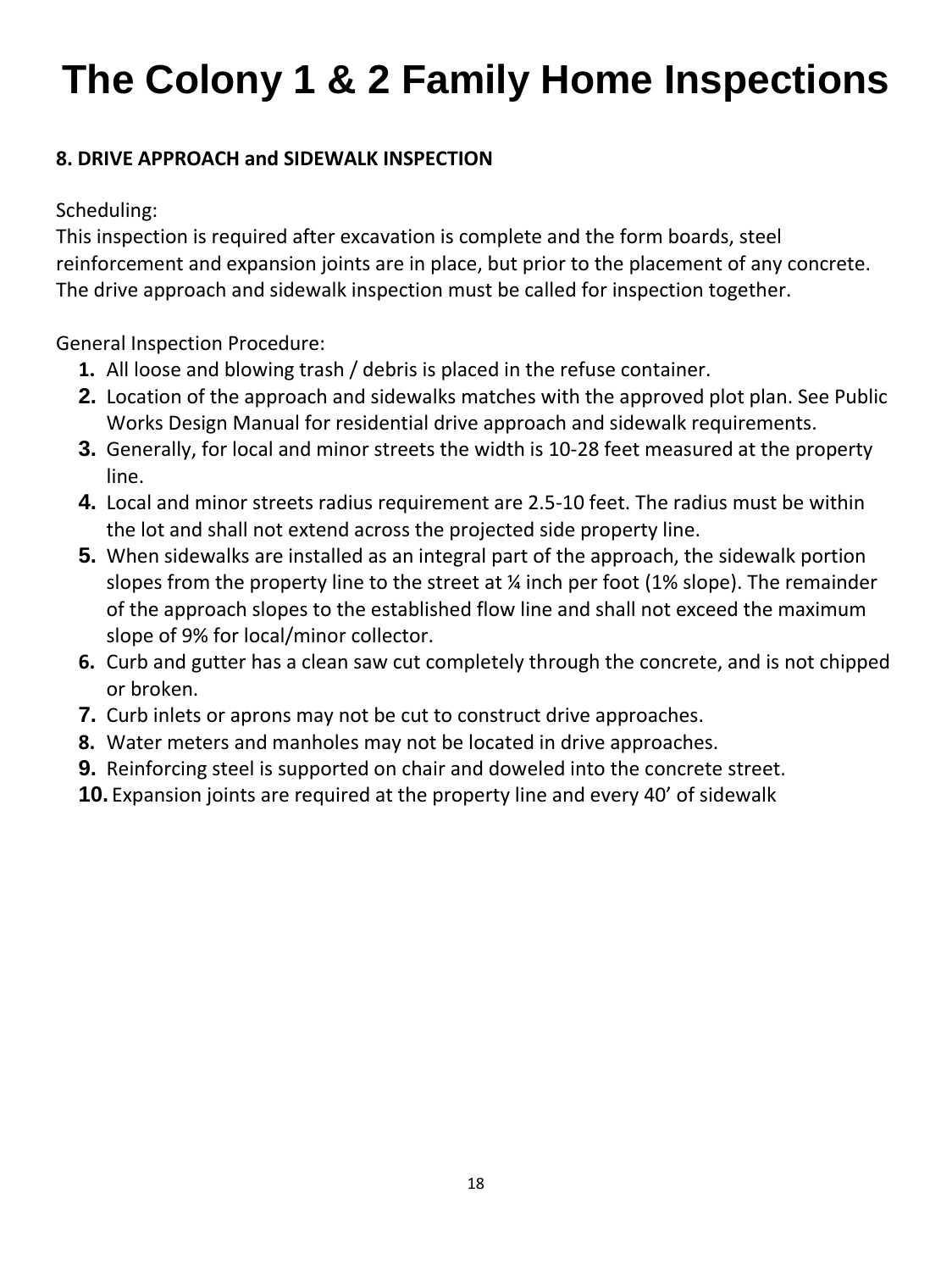#### **FINAL INSPECTION-APPROVED FOR OCCUPANCY**

- **1.** All loose and blowing trash / debris is placed in the refuse container.
- **2.** All construction debris has been removed from the lot and adjoining lots.
- **3.** Street is clear of all construction debris and dirt.
- **4.** All exterior concrete work is completed.
- **5.** Address is properly posted on the structure. R319
- **6.** Water meter boxes are set to grade and the meter is installed.
- **7.** Lot is graded in accordance with city grading standards and the approved grading plan.
- **8.** Exterior electrical outlets are G.F.C.I. protected and have weatherproof covers. If the outlet is located greater than 6' 6" above grade and in a protected area the G.F.C.I. and weatherproof cover are not required.
- **9.** Hot water T&P drain lines are terminated not more than 24 inches and less than 6 inches above final grade and pointed down using a 90-degree fitting.
- **10.** Sewer cleanouts fitted with caps and are positioned at grade.
- **11.** Water line to house has main control valve exposed in a box with gravel bottom and 3" clearance to valve.
- **12.** Chimney is terminated at least 2' above any part of the roof or building within 10 feet of the chimney.
- **13.** A/C condensing unit has a disconnect within 50 feet and within sight of the unit.
- **14.** All appliances inside which are not of the cord and plug type are set and correctly connected to the electrical system.
- **15.** All plumbing fixtures are installed and properly connected.
- **16.** Water heater is installed and equipped with shut-off valves. Heat traps are installed if required by the location of building water distribution system. The T&P relief valve operates, the drain line is not reduced, and drains downward. A drain pan with a drain to the outside is installed.
- **17.** All garage receptacles are G.F.C.I. protected, except those receptacles, which serve appliances occupying dedicated space and which are cord and plug connected. If the receptacle is located six feet six inches above the floor no G.F.C.I. protection is required.
- **18.** All bathroom receptacles are G.F.C.I. protected.
- **19.** All receptacles servicing the kitchen countertops and those within six feet from a utility sinks are G.F.C.I. protected.
- **20.** Main electrical panel is properly labeled, and does not have blanks left open in the faceplate.
- **21.** Arc fault protection is required for all bedroom circuits.
- **22.** All electrical fixtures are listed and approved for the use intended and no open or exposed wiring. All smoke and carbon monoxide detectors are hard wired and interconnected. They shall be installed at all required locations.
- **23.** If the central air conditioner / heater unit, water heater, CSST manifold or other equipment is installed within the attic, it is located within 20 feet of an attic access door, is provided with a light operated by a switch located at the attic access, has a minimum 24-inch solid catwalk to the unit, has a minimum 30 inches by 30 inches floor work area at the unit, is properly wired and is provided with an electric disconnect at the unit. (20' requirement is not applicable if 6' height clearance is provided along the catwalk)
- **24.** All doors which open from a living area of the home into the garage are a minimum solid core or 20 minute rated door without windows or openings.
- **25.** Garage separation from the house must meet all the requirement for sheetrock, openings, and bedroom access prohibition.
- **26.** Fireplace hearth, hearth extensions are of proper dimensions.